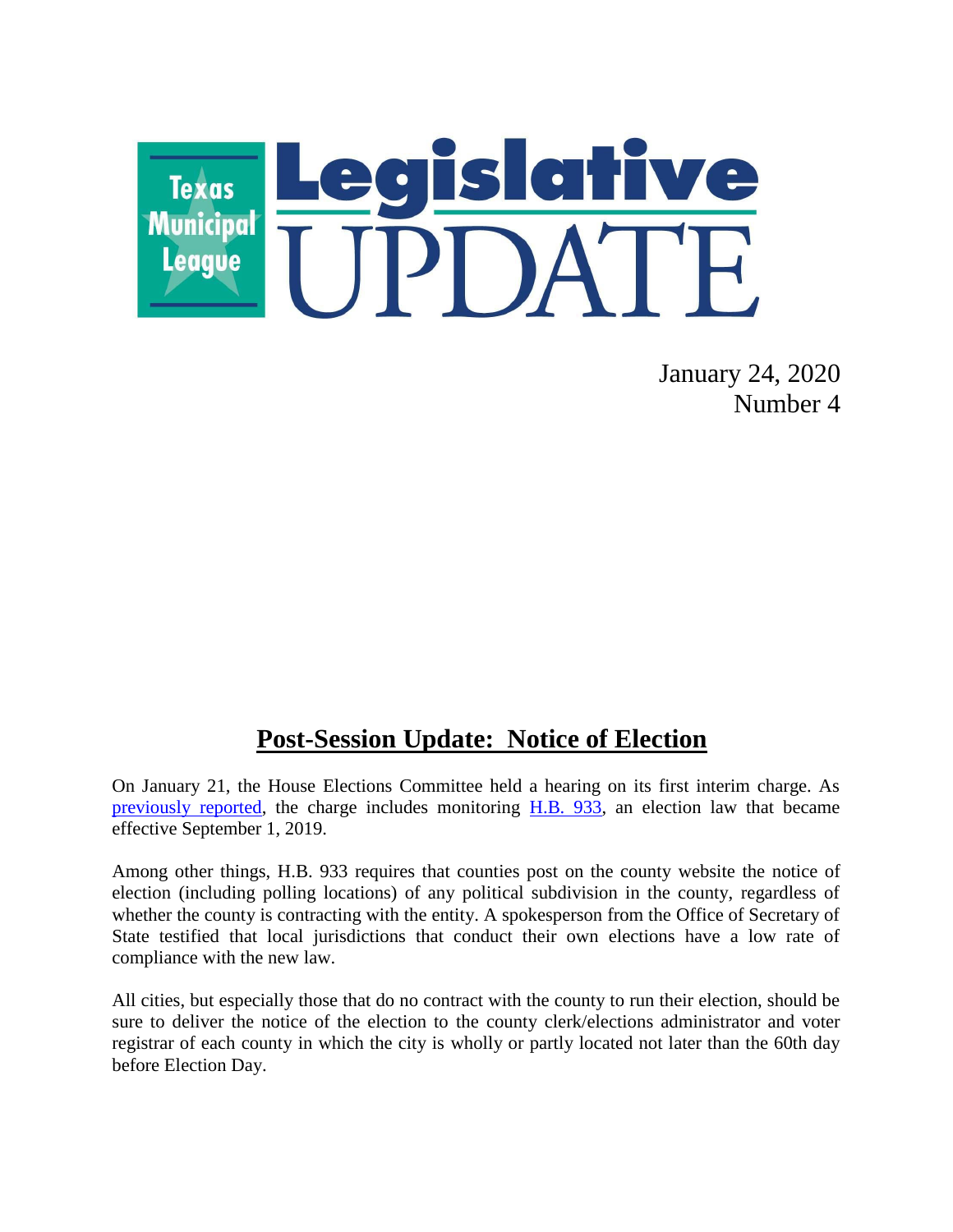## **Cybersecurity Training Update**

[State law](https://statutes.capitol.texas.gov/Docs/GV/htm/GV.2054.htm#2054.511) mandates that most city officials and employees complete cybersecurity training by June 14, 2020, and annually thereafter. The Texas Department of Information Resources (DIR), in consultation with the Texas Cybersecurity Council, is required to certify cybersecurity training programs required by the bill and to create a method to self-report completion

DIR has published its initial list of certified cybersecurity training programs for state and local government employees. (Additional programs will be certified on a continuing basis.) The agency's cybersecurity awareness training certification [web page](https://dir.texas.gov/View-About-DIR/Information-Security/Pages/Content.aspx?id=154) has additional details.

City officials and employees can take any of the [certified programs,](https://pubext.dir.texas.gov/portal/internal/resources/DocumentLibrary/Certified%20Training%20Programs.docx) but may wish to wait until the Texas Municipal League Intergovernmental Risk Pool – which has been certified to provide the training – gets their program up-and-running and available to members.

Local government employees will self-report their training compliance using Texas by Texas (TxT). The expected launch date for this application is February 2020. Although the selfreporting capability will not be available until early February, employees can satisfy the requirement by taking their certified cybersecurity training at any time prior to June 14, 2020.

City officials with questions should contact DIR at [TxTrainingCert@dir.texas.gov](mailto:TxTrainingCert@dir.texas.gov) or the TML legal department at [legalinfo@tml.org.](mailto:legalinfo@tml.org)

## **Beneficial Federal Small Cell Legislation**

Senator Dianne Feinstein  $(D - CA)$  has introduced federal legislation that would "undo" a harmful Federal Communications Commission (FCC) Order from 2019.

Early in 2019, the FCC's "Declaratory Ruling and Third Report and Order" relating to state and local management of small cell wireless infrastructure deployment became effective. The order enacts substantial new limits on wireless siting review. It preempts cities in many areas, such as: (1) imposing shot clocks on permit applications; (2) capping right-of-way rental fees; and (3) limiting local aesthetic requirements.

Senator Feinstein's legislation, the [Restoring Local Control Over Public Infrastructure Act \(S.](https://www.congress.gov/bill/116th-congress/senate-bill/2012)  [2012\),](https://www.congress.gov/bill/116th-congress/senate-bill/2012) would reverse the order above, as well as other harmful FCC actions. In Texas, legislation from 2017 imposed restrictions similar to those in the FCC's order.

Litigation to overturn the order is moving forward in federal court, as are state court proceedings to remove the \$250 rental fee cap in state law.